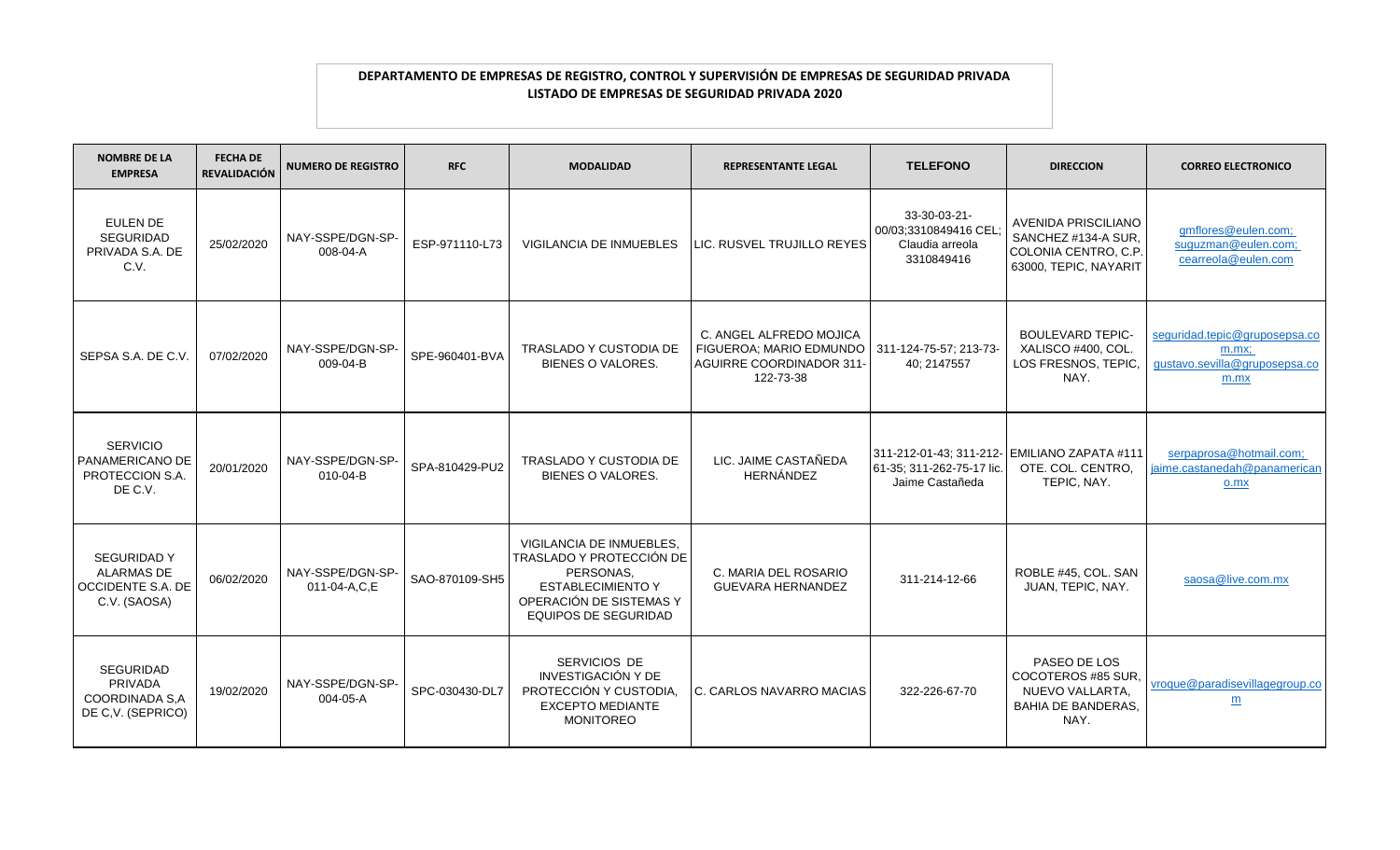| <b>NOMBRE DE LA</b><br><b>EMPRESA</b>                                                                 | <b>FECHA DE</b><br><b>REVALIDACIÓN</b> | <b>NUMERO DE REGISTRO</b>      | <b>RFC</b>      | <b>MODALIDAD</b>                                          | <b>REPRESENTANTE LEGAL</b>                                                                                                                                        | <b>TELEFONO</b>                              | <b>DIRECCION</b>                                                                                                                     | <b>CORREO ELECTRONICO</b>                                                                |
|-------------------------------------------------------------------------------------------------------|----------------------------------------|--------------------------------|-----------------|-----------------------------------------------------------|-------------------------------------------------------------------------------------------------------------------------------------------------------------------|----------------------------------------------|--------------------------------------------------------------------------------------------------------------------------------------|------------------------------------------------------------------------------------------|
| <b>GSI SEGURIDAD</b><br>PRIVADA S.A. DE<br>C.V.                                                       | 18/02/2020                             | NAY-SSPE/DGN-SP-<br>005-06-A   | GSP-030225-8C9  | <b>VIGILANCIA DE INMUEBLES</b>                            | C. FRANCISCO GARIBAY<br>ALVARADO                                                                                                                                  | 311-154-47-92;<br>5543539427                 | <b>CALZADA DEL</b><br>EJERCITO No. 10 fracc<br>fray Junipero Serra                                                                   | ozzielcanales@gmail.com;r.nava<br>@gsiseguridadprivada.com.mx                            |
| <b>SEGURIDAD</b><br>PRIVADA INTEGRAI<br>MANAVIL S.A. DE<br>C.V.                                       | 27/07/2020                             | NAY-SSPE/DGN-SP-<br>004-07-A   | SPI-060202-AG5  | VIGILANCIA DE INMUEBLES                                   | C. GUSTAVO ARROYO RUBIO                                                                                                                                           | 477-779-7346; 311-101-<br>99-61 LUCERO VILLA | CIRENE #48, FRACC.<br><b>VISTAS DE LA</b><br>CANTERA.C.P.63173<br>TEPIC, NAY.                                                        | manavilsadecv@manavilsaseguri<br>dad.com.mx;<br>nayaritmanavil@hotmail.com               |
| <b>SERVICIOS</b><br><b>PRIVADOS</b><br><b>EMPRESARIALES DE</b><br>PROTECCION S.A<br>DE C.V. (SEPEPSA) | 05/02/2020                             | NAY-SSPE/DGN-SP-<br>001-09-A   | PUG-M770923-UV7 | VIGILANCIA DE INMUEBLES                                   | C. MARIA REBECA PULIDO<br><b>GOMEZ</b>                                                                                                                            | 322-22554-49; 331-728-<br><b>1565 MITSY</b>  | CARRETERA KM 1.2, LA<br>CRUZ DE<br>HUANACAXTLE, BAHIA<br>DE BANDERAS,<br><b>NAYARIT</b>                                              | pedroescobedo@sepepsa.mx;<br>castillonrios@gmail.com;                                    |
| ARMSTRONG<br>ARMORED DE<br>MEXICO S.A DE C.V                                                          | 20/01/2020                             | NAY-SSPE/DGN-SP-<br>005-09-B   | AAM-970827-F07  | <b>TRASLADO Y CUSTODIA DE</b><br><b>BIENES O VALORES.</b> | C. MIGUEL ANGEL BURGOS<br>LARA; LIC. CESAR HUMBERTO<br><b>DAVALOS SANTILLAN</b>                                                                                   | 33-31-10-21-45                               | <b>LIBRAMIENTO</b><br><b>CARRETERO TEPIC-</b><br>MAZATLAN No. 1884,<br><b>COLONIA LOS</b><br>FRESNOS, C.P. 63185,<br>TEPIC, NAYARIT. | cesardavalos@grupoarmstrong.c<br>om                                                      |
| PROTECCION Y<br><b>ALARMAS PRIVADAS</b><br>S.A DE C.V.                                                | 24/01/2020                             | NAY-SSPE/DGN-SP-<br>006-09-A-B | PAP-990622-K86  | <b>VIGILANCIA DE INMUEBLES</b>                            | C. PIORT GONZALEZ<br>BUSTAMANTE Ó el apoderado<br>legal LIC. GABRIEL ADRIAN<br>VALDEZ ARMENTA; gil antonio<br>bustos ramirez coordinador de<br>zona 311-147-07-40 | 311-217-85-96; 311-147-<br>07-40             | Calle Libertad #535-A,<br>colonia el Naranjal, Tepic,<br>Nayarit.                                                                    | nancy.valdez@paprisa.com.mx;<br>pedro.ponce@paprisa.com.mx;<br>tramitesdf@paprisa.com.mx |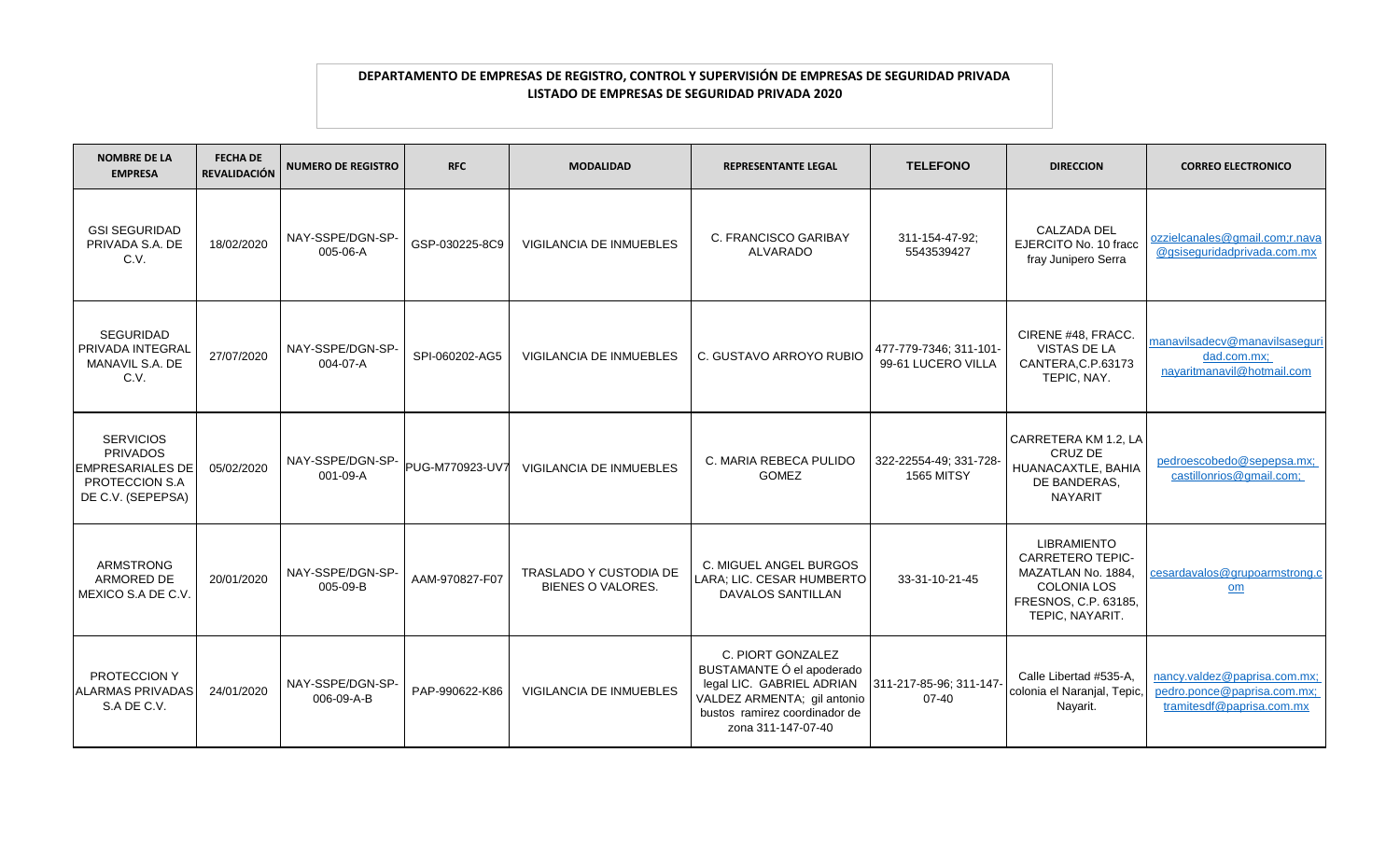| <b>NOMBRE DE LA</b><br><b>EMPRESA</b>                                                                                         | <b>FECHA DE</b><br><b>REVALIDACIÓN</b> | <b>NUMERO DE REGISTRO</b>                                            | <b>RFC</b>     | <b>MODALIDAD</b>                                                                                                                                                        | <b>REPRESENTANTE LEGAL</b>                                                                                                             | <b>TELEFONO</b>                                                                           | <b>DIRECCION</b>                                                                      | <b>CORREO ELECTRONICO</b>                                                                   |
|-------------------------------------------------------------------------------------------------------------------------------|----------------------------------------|----------------------------------------------------------------------|----------------|-------------------------------------------------------------------------------------------------------------------------------------------------------------------------|----------------------------------------------------------------------------------------------------------------------------------------|-------------------------------------------------------------------------------------------|---------------------------------------------------------------------------------------|---------------------------------------------------------------------------------------------|
| <b>ADT PRIVATE</b><br><b>SECURITY</b><br><b>SERVICES DE</b><br>MEXICO S.A. DE C.V.                                            | 29/01/2020                             | NAY-SSPE/DGN-SP-<br>008-09-E                                         | APS-080728-RT5 | <b>ESTABLECIMIENTO Y</b><br>OPERACIÓN DE SISTEMAS Y<br><b>EQUIPOS DE SEGURIDAD</b>                                                                                      | C. ROBERTO RIVERA MIER                                                                                                                 | 55-54-88-80-00; 456-08-<br>81: 01800 821 6306<br>Opción 3 Lic. Gabriela<br>Picazo         | JUAREZ 300-A,<br>COLONIA CENTRO, C.P.<br>63000 COL. CENTRO,<br>TEPIC, NAY.            | roberto.rivera.mier@jci.com;<br>gabrielapicazo.romero@jci.com                               |
| <b>CAMICO</b><br><b>SEGURIDAD</b><br>PRIVADA S.A DE C.V.                                                                      | 21/04/2020                             | NAY-SSPE/DGN-SP-<br>001-12-A                                         | CSP1102253JA   | <b>VIGILANCIA DE INMUEBLES</b>                                                                                                                                          | C. HIRAM CABRERA CORDOVA                                                                                                               | 311-124-74-19                                                                             | HIGUERA #28, COL.<br>VILLAS DEL ROBLE, LA<br>CANTERA, 63173,<br>TEPIC, NAY.           | camico7@hotmail.com                                                                         |
| SEGUVAL S.A. DE<br>C.V.                                                                                                       | 29/01/2020                             | NAY-SSPE/DGN-SP-<br>004-12-A                                         | SEG-980402-MX9 | <b>VIGILANCIA DE INMUEBLES</b>                                                                                                                                          | LIC. JOSE ANTONIO JIMENEZ<br><b>MACIAS</b>                                                                                             | 33-36-30-31-57; 33-3630- MAR CARIBE #15, COL.<br>35-39                                    | 2974; 160-6147; 311-238 VALLES DEL COUNTRY,<br>TEPIC, NAY. C.P. 63175                 | grupojim@gpojim.com;<br>bauelos2020@hotmail.com:<br>ajimenez@gpojim.com                     |
| <b>CORPORATIVO DE</b><br><b>ALTA SEGURIDAD</b><br>PRIVADA S.A. DE<br>C.V. (CAS)                                               | 24/01/2020                             | NAY-SSPE/DGN-SP-<br>007-12-I-I la,b-III-IV-Vb- CAS-110908-DX8<br>VII |                | <b>VIGILANCIA DE INMUEBLES</b>                                                                                                                                          | C. FELIX FERNANDO<br><b>BARRUTIA AVILA</b>                                                                                             | 311-216-20-53; 311-212-<br>58-79; lic. Carlos<br>Gutiérez 311-263-29-29:<br>311-353-97-72 | ABASOLO #1084. COL<br>HUERTA RESIDENCIAL.<br>TEPIC, NAY.                              | altaseguridad.gerencia@gmail.co<br>$m$ ;<br>recursoshumanoscas9@gmail.co<br>$\underline{m}$ |
| <b>CORPORACIÓN DE</b><br>INSTALACIÓN Y<br><b>SERVICIOS</b><br><b>INTERNOS</b><br><b>EMPRESARIALES</b><br>S.A. DE C.V. (CISIE) | 17/04/2020                             | NAY-SSPE/DGN-SP-<br>004-13-A,C y E                                   | CIS-951023-7P6 | <b>VIGILANCIA DE</b><br><b>INMUEBLES, TRASLADO Y</b><br>PROTECCION DE PERSONAS Y<br><b>ESTABLECIMIENTOS Y</b><br>OPERACIÓN DE SISTEMAS Y<br><b>EQUIPOS DE SEGURIDAD</b> | C. GABINO FRANCISCO<br><b>GARCIA RODRIGUEZ; LIC.</b><br><b>CONCEPCION ESTENOZ</b><br><b>CARRASCO GERENTE</b><br>REGIONAL; sergio ortiz | 311-2-17-03-99; 331-102-<br>71-84; 729-361-8837                                           | AV. MEXICO #521<br>ALTOS, COL. MOLOLOA,<br>LIC. SALVADOR REYES CP. 63050, TEPIC, NAY. | cisietepic8@gmail.com;<br>gerenciagdl@cisie.com;<br>ing.ricardo09@icloud.com                |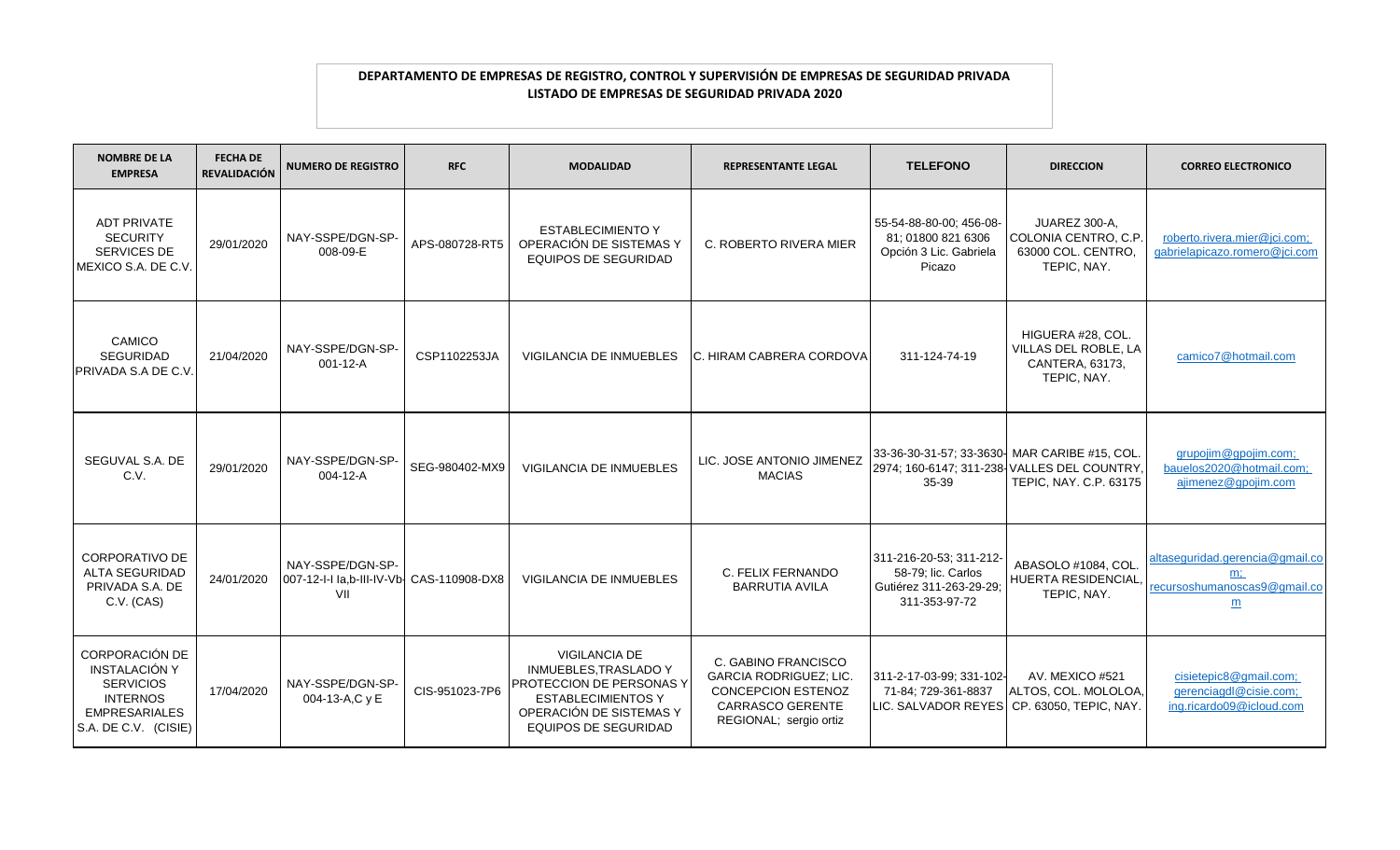| <b>NOMBRE DE LA</b><br><b>EMPRESA</b>                                                                              | <b>FECHA DE</b><br><b>REVALIDACIÓN</b> | <b>NUMERO DE REGISTRO</b>    | <b>RFC</b>     | <b>MODALIDAD</b>               | <b>REPRESENTANTE LEGAL</b>                                        | <b>TELEFONO</b>                                                           | <b>DIRECCION</b>                                                                       | <b>CORREO ELECTRONICO</b>                                                  |
|--------------------------------------------------------------------------------------------------------------------|----------------------------------------|------------------------------|----------------|--------------------------------|-------------------------------------------------------------------|---------------------------------------------------------------------------|----------------------------------------------------------------------------------------|----------------------------------------------------------------------------|
| <b>PROTECCION Y</b><br><b>VALORES ANAHUAC</b><br>S.A. DE C.V.<br>(XECORA)                                          | 06/05/2020                             | NAY-SSPE/DGN-SP-<br>002-14-A | PVA110704PD6   | VIGILANCIA DE INMUEBLES        | DR. OSCAR JAVIER BORRAYO 311-160-41-27; 199-29-<br><b>CABRERA</b> | 62; cel 311-137-18-31                                                     | CALLE 6#35-B, FRACC.<br>JACARANDAS, TEPIC,<br>NAY.                                     | xecoraseguridadprivada@hotmail<br>.com; ale_aid0310@hotmail.com            |
| <b>SEGURIDAD</b><br>PRIVADA SERVICIOS<br><b>DINAMICOS Y</b><br><b>ESTRATEGICOS DE</b><br>VIGILANCIA S.A DE<br>C.V. | 22/07/2020                             | NAY-SSPE/DGN-SP-<br>003-14-A | SPS-110922-460 | VIGILANCIA DE INMUEBLES        | EDGAR M. ALVAREZ ESTRADA CEL EDGAR 311-141-56-                    | 311-799-62-28:<br>16                                                      | ARQUITECTURA DEL<br>PAISAJE #4, FRACC.<br>LOS LIMONES, C.P.<br>63177, TEPIC, NAYARIT   | manuelalvarez@outlook.es                                                   |
| <b>GERARDO COYOTE</b><br><b>MEDINA</b>                                                                             | 05/02/2020                             | NAY-SSPE/DGN-SP-<br>002-15-A | COMG-800519-NW | <b>VIGILANCIA DE INMUEBLES</b> | C. MARCO ANTONIO MORALES                                          | 311-217-02-88                                                             | INSURGENTES #1030<br><b>INTERIOR 4, COLONIA</b><br>EL RODEO, CP. 63060,<br>TEPIC, NAY. | facturacioncalle8@gmail.com;<br>yadiraseg@hotmail.com                      |
| INTER-CON<br>SERVICIOS DE<br><b>SEGURIDAD</b><br>PRIVADA S.A DE C.V.                                               | 29/01/2020                             | NAY-SSPE/DGN-SP-<br>003-15-A | ISS 951109 L25 | <b>VIGILANCIA DE INMUEBLES</b> | LIC. DANIEL OCAÑA<br><b>CARDENAS</b>                              | 01-55-1346-1600<br>EXT.201 Y 237; 55-1346-<br>1000-1001; 55-1880-<br>1711 | MISION SAN JAVIER 114-<br>A COLONIA BAHIA DE<br>BANDERAS, C.P 36737                    | docana@intercon.com.mx<br>guribe@intercon.com.mx;<br>jlara@intercon.com.mx |
| <b>SERVICIOS</b><br><b>EMPRESARIALES</b><br>DEL NORTE S.A. DE<br>C.V. (SENSA)                                      | 06/02/2020                             | NAY-SSPE/DGN-SP-<br>005-15-A | SEN-910128-NV2 | <b>VIGILANCIA DE INMUEBLES</b> | LIC. ROGELIO ESCALANTE<br><b>LICEA</b>                            | 013336152170<br>013311378557 nextel;<br>311-213-8160                      | AV. INDEPENDENCIA<br>269, FRACC.<br>SIMANCAS. C.P. 63177,<br>TEPIC, NAY.               | rogelio.escalante@alliax.com                                               |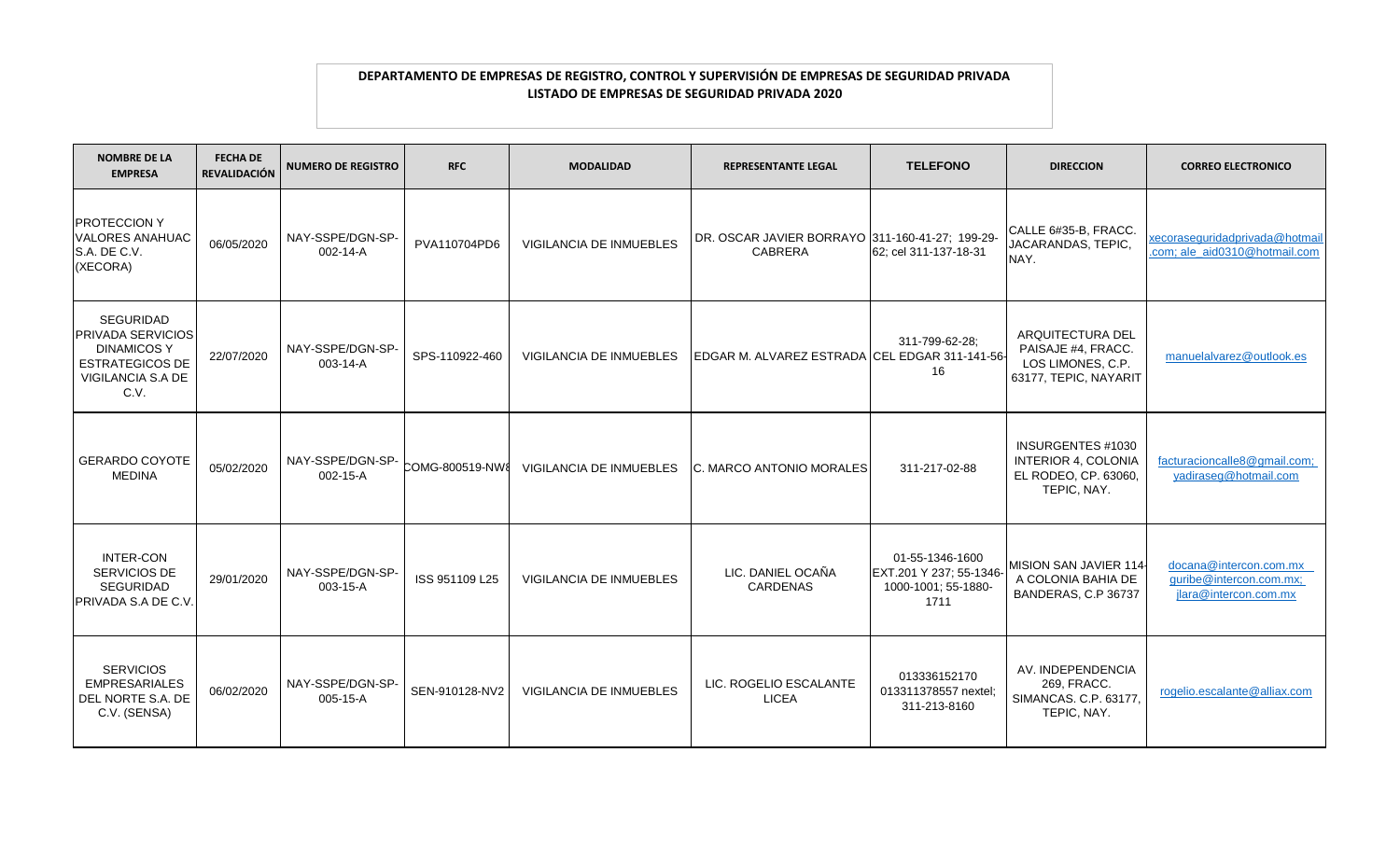| <b>NOMBRE DE LA</b><br><b>EMPRESA</b>                                                           | <b>FECHA DE</b><br>REVALIDACIÓN | <b>NUMERO DE REGISTRO</b>             | <b>RFC</b>     | <b>MODALIDAD</b>                                                                                                                                                                                              | <b>REPRESENTANTE LEGAL</b>                                                                                              | <b>TELEFONO</b>                                                                                                                                                                                                      | <b>DIRECCION</b>                                                                                                                                   | <b>CORREO ELECTRONICO</b>                                                                                                                                                                        |
|-------------------------------------------------------------------------------------------------|---------------------------------|---------------------------------------|----------------|---------------------------------------------------------------------------------------------------------------------------------------------------------------------------------------------------------------|-------------------------------------------------------------------------------------------------------------------------|----------------------------------------------------------------------------------------------------------------------------------------------------------------------------------------------------------------------|----------------------------------------------------------------------------------------------------------------------------------------------------|--------------------------------------------------------------------------------------------------------------------------------------------------------------------------------------------------|
| ALARMAS,<br><b>SEGURIDAD E</b><br><b>INSTALACION S.A.</b><br>DE C.V. (ASI)                      | 06/02/2020                      | NAY-SSPE/DGN-SP-<br>008-15-A,E        | ASE-130315-CS2 | VIGILANCIA DE INMUEBLES,<br><b>ESTABLECIMIENTO Y</b><br>OPERACIÓN DE SISTEMAS Y<br><b>EQUIPOS DE SEGURIDAD</b>                                                                                                | C. FRANCISCA MARTINEZ DE 311-212-64-91; 311-217<br><b>LEON</b>                                                          | 1287; cel 311-123-19-74                                                                                                                                                                                              | <b>IGNACIO LOPEZ RAYON</b><br>#205, COL. H. CASAS,<br>TEPIC, NAY. C.P. 63080                                                                       | asi-alarmas@hotmail.com                                                                                                                                                                          |
| MSPV SEGURIDAD<br>PRIVADA S.A. DE<br>C.V.                                                       | 02/03/2020                      | NAY-SSPE/DGN-SP-<br>$011 - 15 - A$    | MSP-990906-HW0 | <b>VIGILANCIA DE INMUEBLES</b>                                                                                                                                                                                | LIC.RICARDO RIVERA<br>SANPEDRO; RICARDO GARCIA<br>ENCARGADO DE ZONA<br>OCCIDENTE 77-7233-5676                           | 3331650385;<br>55-53<br>99 9937 ext. 841;<br>CEMEX 2139939; 045-<br>55-2699-0864 LIC.<br><b>EVERARDO</b><br>CARBONELL; 55-4490-<br>8862 gilberto peña<br>coordinador zona nayarit.<br>victor verdin 311 909 68<br>57 | (CEMEX) AV.<br><b>INSURGENTES 2099.</b><br>C.P. 63170, TEPIC, NAY.                                                                                 | resp.ssp@mspv.com.mx;<br>cordiadguadalajara@mspv.com.<br>mx:<br>everardo.carbonell@mspv.com.<br>mx:<br>ricardo.garcia@mspv.com.mx;<br>ricardo.garcia.mspv@gmail.comg<br>ilberto.pena@mspv.com.mx |
| <b>CORPORACION</b><br><b>MEXICANA DE</b><br><b>GESTION DE</b><br>RIESGOS S.A. DE<br>C.V. (CSIS) | 29/01/2020                      | NAY-SSPE/DGN-SP-<br>$014 - 15 - A$    | CMG-120321-A32 | <b>VIGILANCIA DE INMUEBLES</b>                                                                                                                                                                                | REPRESENTANTE LEGAL ING.<br><b>JAVIER RAMON RAMOS</b><br>GIRON, LIC. RUTH RAMIREZ<br>ENCARGADA DE TRÁMITES<br>DIRECTOS. | 18009902747; 52-07-39-<br>55; 013336481415; 311-<br>127-56-20                                                                                                                                                        | PASEO DE LA RIVERA<br>NO. 3.<br><b>FRACCIONAMIENTO</b><br>CANOAS 2, XALISCO,<br>NAY, C.P. 63780                                                    | rramirez@grupocsis.com,<br>ssette_alesabogados@hotmail.<br>$om$                                                                                                                                  |
| <b>SEGURIDAD</b><br><b>PRIVADA INTEGRAL</b><br>DE OCCIDENTE S.A<br>DE C.V. (SEPRISA)            | 29/01/2020                      | NAY-SSPE/DGN-SP-<br>016-15-A, B, C, E | SPI-961014-QFA | VIGILANCIA DE INMUEBLES,<br>TRASLADO Y CUSTODIA DE<br><b>BIENES O VALORES.</b><br>TRASLADO Y PROTECCION DE<br>PERSONAS,<br><b>ESTABLECIMIENTO Y</b><br>OPERACIÓN DE SISTEMAS Y<br><b>EQUIPOS DE SEGURIDAD</b> | LIC. MARIA GUADALUPE<br><b>SARAS GOMEZ</b>                                                                              | 333-826-4385/86;<br>3310432551;                                                                                                                                                                                      | <b>CIRCUITO DE LA</b><br>LLUVIA No. 55, COTO<br><b>NUBE RINCON DEL</b><br>CIELO, COLONIA VALLE<br>DORADO, BAHIA DE<br>BANDERAS, NAY. C.P.<br>63732 | sequridad.privada@seprisa.mx;<br>spi.contacto@seprisa.mx                                                                                                                                         |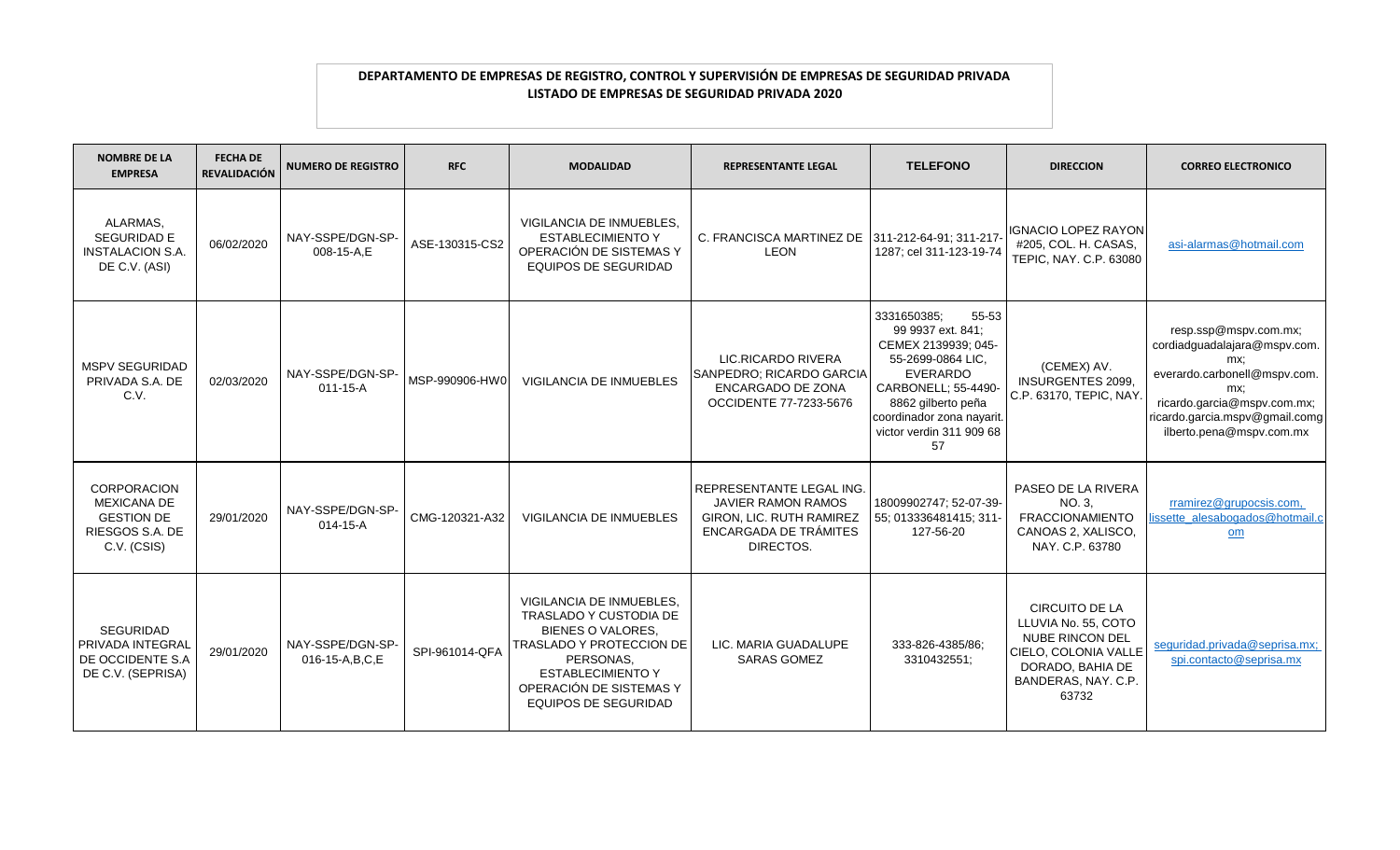| <b>NOMBRE DE LA</b><br><b>EMPRESA</b>                                                                               | <b>FECHA DE</b><br><b>REVALIDACIÓN</b> | <b>NUMERO DE REGISTRO</b>               | <b>RFC</b>     | <b>MODALIDAD</b>                                                                                                                                                                                                  | <b>REPRESENTANTE LEGAL</b>                                                                | <b>TELEFONO</b>                                    | <b>DIRECCION</b>                                                                                                                                            | <b>CORREO ELECTRONICO</b>                                                                                           |
|---------------------------------------------------------------------------------------------------------------------|----------------------------------------|-----------------------------------------|----------------|-------------------------------------------------------------------------------------------------------------------------------------------------------------------------------------------------------------------|-------------------------------------------------------------------------------------------|----------------------------------------------------|-------------------------------------------------------------------------------------------------------------------------------------------------------------|---------------------------------------------------------------------------------------------------------------------|
| <b>SISTEMAS</b><br>PRACTICOS EN<br><b>SEGURIDAD</b><br>PRIVADA S.A. DE<br>C.V. (SPS)                                | 20/02/2020                             | NAY-SSPE/DGN-SP-<br>007-16-A,B,C        | SPS-100729-BI2 | VIGILANCIA DE INMUEBLES,<br><b>TRASLADO Y CUSTODIA DE</b><br><b>BIENES O VALORES.</b><br><b>TRASLADO Y PROTECCION DE</b><br>PERSONAS                                                                              | LIC. CARLOS ALBERTO<br><b>IZQUIERDO JIMENEZ</b>                                           | 33-12-04-03-68:<br>3331232103:                     | MAR ADRIATICO 19,<br>ENTRE AV. GOLFO DE<br><b>IMEXICO Y MAR CARIBE.</b><br>COLONIA ALTAVELA,<br>3326307402 lic. Viridiana C.P. 63735; MEZCALES,<br>NAYARIT. | carlos.izquierdo@proteccion-<br>privada.mx; licencias@proteccion-<br>privada.mx; analisis@proteccion-<br>privada.mx |
| <b>CORPORATIVO</b><br>ALMABA S.A. DE C.V.                                                                           | 02/03/2020                             | NAY-SSPE/DGN-SP-<br>$008 - 17 - A$      | CAL-O90210-868 | VIGILANCIA DE INMUEBLES                                                                                                                                                                                           | C. LIZETT ALMAZAN<br>VILLASEÑOR; LIC ALBERTO<br>LOPEZ ENCAGDO DE ZONA<br><b>OCCIDENTE</b> | 55-5352-99-09; 55-55-03-<br>1932                   | LUIS G. URBINA #436.<br><b>COL. FRANCISCO</b><br>VILLA, CP, 63019.<br>TEPIC, NAY.                                                                           | gestor@almaba.com.mx;<br>aux.gestoria@almaba.com.mx                                                                 |
| <b>SEGURIDAD</b><br>PRIVADA,<br><b>SERVICIOS</b><br><b>ESPECIALESY</b><br><b>PROFESIONALES</b><br>MORESA S. DE R.L. | 31/03/2020                             | NAY-SSPE/DGN-SP-<br>$012 - 17 - A$      | SPS-170220-KK1 | VIGILANCIA DE INMUEBLES                                                                                                                                                                                           | C. JOSUE ISAAC MORENO<br><b>BARRON</b>                                                    | 311-456-3125                                       | AV. TECNOLÓGICO<br>#3983 INTERIOR 21,<br>COLONIA CD.<br>INDUSTRIAL, C.P.<br>63173, TEPIC, NAY.                                                              | moresa2017@hotmail.com                                                                                              |
| <b>GRUPO EPROSD</b><br><b>SEGURIDAD</b><br>PRIVADA S.A. DE<br>C.V.                                                  | 03/03/2020                             | NAY-SSPE/DGN-SP-<br>$015 - 17 - A$      | GES-160812-1K9 | <b>VIGILANCIA DE INMUEBLE</b>                                                                                                                                                                                     | CAP. HECTOR RAMON<br>CASTAÑEDA ALVAREZ                                                    | 332-305-09-68; capitan<br>3316122548               | MOCTEZUMA #27.<br>COLONIA 12 DE<br>DICIEMBRE, TEPIC.<br>NAYARIT.                                                                                            | grupoeprosdseguridadprivada@h<br>otmail.com;<br>ventaseprosd@hotmail.com                                            |
| G.O. SEGURIDAD<br>PRIVADA.<br><b>SERVICIOS</b><br><b>INTEGRALESY</b><br>LOGISTICOS S.A. DE<br>C.V.                  | 29/07/2020                             | NAY-SSPE/DGN-SP-<br>017-17-A,B,C,D, E,F | GSP-170725-SM9 | VIGILANCIA DE INMUEBLES,<br>TRASLADO Y PROTECCION DE<br>PERSONAS, CUALQUIER<br>ACTIVIDAD DISTINTA A LAS<br>ANTERIORES, RELACIONADA<br>YVINCULADA DIRECTAMENTE<br>CON LOS SERVICIOS DE<br><b>SEGURIDAD PRIVADA</b> | C. JORGE OCTAVIO GARCIA                                                                   | 311-223-06-61:<br>3119106830 lic. Liliana<br>reyes | <b>BOULEVARD TEPIC-</b><br>XALISCO #30B, AND 5<br>MAYO, ENTRE 8 DE<br>JULIO Y 1RO. DE MAYO,<br>XALISCO, NAY. C.P.<br>63783 o #130b                          | g.o.seguridadprivada@gmail.com<br>; contabilidadgosp@gmail.com                                                      |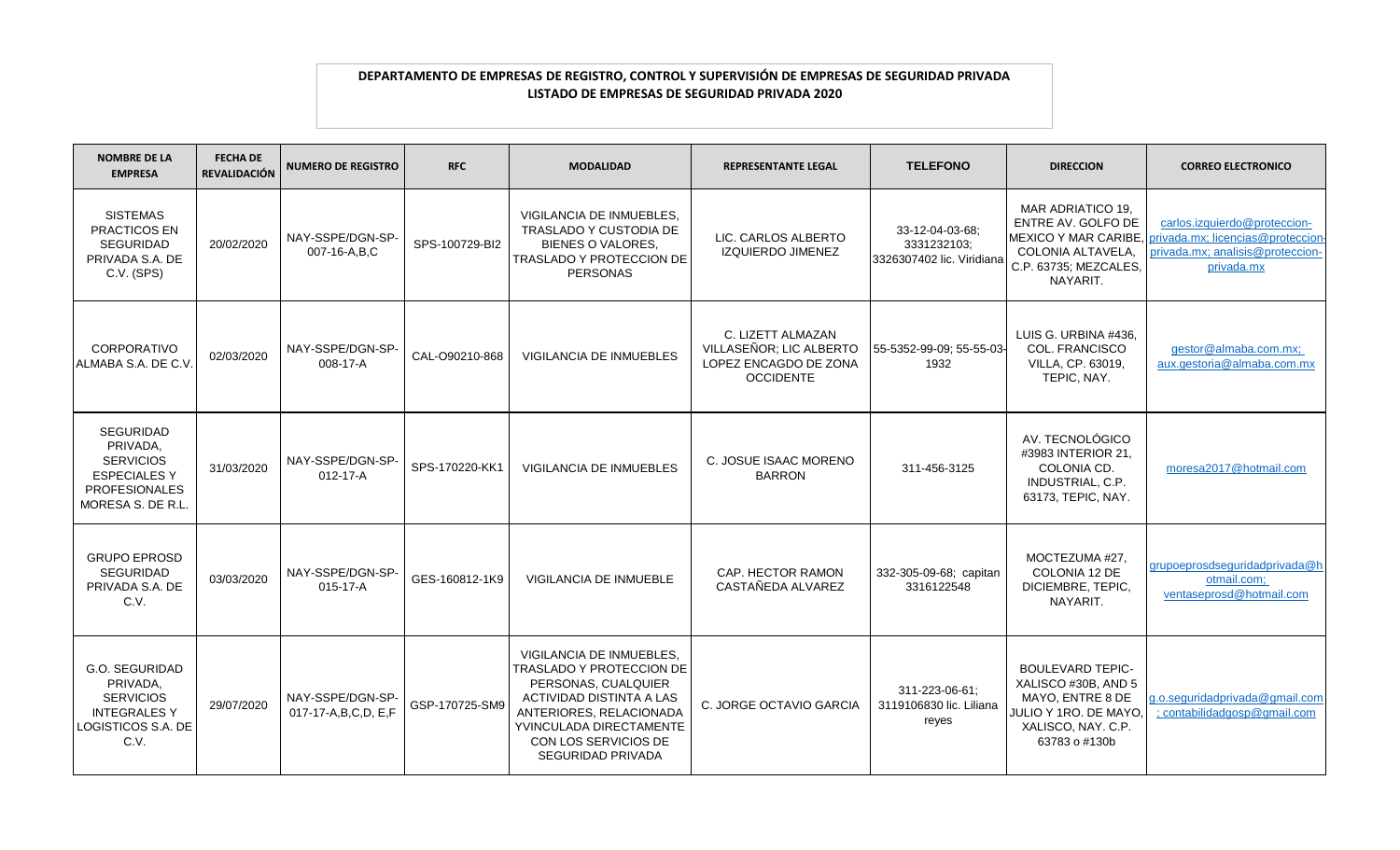| <b>NOMBRE DE LA</b><br><b>EMPRESA</b>                                                                                     | <b>FECHA DE</b><br><b>REVALIDACIÓN</b> | <b>NUMERO DE REGISTRO</b>      | <b>RFC</b>     | <b>MODALIDAD</b>                                                                                                        | <b>REPRESENTANTE LEGAL</b>                                                             | <b>TELEFONO</b>                                                                                   | <b>DIRECCION</b>                                                                                                                                   | <b>CORREO ELECTRONICO</b>                                           |
|---------------------------------------------------------------------------------------------------------------------------|----------------------------------------|--------------------------------|----------------|-------------------------------------------------------------------------------------------------------------------------|----------------------------------------------------------------------------------------|---------------------------------------------------------------------------------------------------|----------------------------------------------------------------------------------------------------------------------------------------------------|---------------------------------------------------------------------|
| <b>CENTRO DE</b><br><b>OPERACIONES</b><br><b>PREVENTIVAS EN</b><br><b>SEGURIDAD</b><br>PRIVADA TCGA S.A.<br>DE C.V. (COP) | 06/03/2020                             | NAY-SSPE/DGN-SP-<br>019-17-A.B | COP-090324-2N3 | VIGILANCIA DE INMUEBLES.<br>TRASLADO Y CUSTODIA DE<br><b>BIENES O VALORES</b>                                           | LIC. LUIS ARÉVALO VALDEZ;<br>TRAMITES ZONA OCCIDENTE<br>LIC. CRISTINA CASTILLO         | 55-55-47-88-69; 55-84-<br>84-27-23; 55-4852-6480<br>lic. Cristina castillo                        | CALLE VILLA DE LOS<br>OLIVOS #63-A,<br><b>FRACCIONAMIENTO</b><br>VILLAS DEL PRADO.<br>C.P. 63173, TEPIC,<br><b>NAYARIT</b>                         | cristysaquedo@gmail.com                                             |
| <b>CORPORATIVO</b><br>GAPSA S, A DE C, V.                                                                                 | 03/07/2020                             | NAY-SSPE/DGN-SP-<br>001-18-A   | CGA-000128-6CA | <b>VIGILANCIA DE INMUEBLES</b>                                                                                          | LIC. PABLO DE JESÚS AVALOS<br>SÁNCHEZ; ENCARGADO DE<br>SEG. JAVIER SOLIS<br>9932198453 | 99-32-75-5202; 99-32-<br>790907; 99-3517-2289;<br>99-3219-8453; 99-3312-<br>7182 EXT 4-8          | NARANJO LOTE 1-B<br><b>ESQ. CARRETERA</b><br>PUNTA MITA, CASA 15<br><b>COLONIA HIGUERA</b><br>BLANCA, BAHÍA DE<br>BANDERAS, NAYARIT.<br>C.P. 63734 | juridico@corporativogapsa.com;<br>javiersol732@gmail.com            |
| SALUD Y<br><b>SEGURIDAD DE</b><br>OCCIDENTE, S.C.<br>(G.I.A.)                                                             | 05/02/2020                             | NAY-SSPE/DGN-SP-<br>003-18-A   | GIA-130417-Q61 | SERVICIOS DE PROTECCIÓN Y LLIC. GUSTAVO ARMANDO LIAS<br><b>CUSTODIA MEDIANTE MON</b>                                    | <b>DAVALOS</b>                                                                         | 311-116-94-05;<br>3111694905                                                                      | PROLONGACIÓN<br><b>INSURGENTES</b><br>NÚMERO 67 COLONIA<br>DÍAZ ORDÁZ, TEPIC,<br>NAYARIT, C.P. 63176                                               | castillonrios@hotmail.com                                           |
| <b>HIDALGO VIGUERAS</b><br>CONSULTORES, S.A<br>E C.V. (HIVICO)                                                            | 20/01/2020                             | NAY-SSPE/DGN-SP-<br>005-18-A   | HVC000703KQ6   | <b>VIGILANCIA DE INMUEBLES</b>                                                                                          | EDUARDO SIMEÓN GONZÁLEZ 01 (222) 169-7842; 222-<br><b>MUÑOZ</b>                        | 683-52-67                                                                                         | CALLE MAR DE LA<br>TRANQUILIDAD<br>NÚMERO 92,<br><b>FRACCIONAMIENTO</b><br>SIMANCAS C.P. 63177                                                     | empresasdeseguridad.2016@gm<br>ail.com;<br>hivico.navarit@gmail.com |
| <b>G.G. SERVICIOS DEL</b><br>NORTE S.A DE C.V.                                                                            | 06/02/2020                             | NAY-SSPE/DGN-SP-<br>009-18-A   | GNO 150818 SW0 | SEGURIDAD PRIVADA EN LOS<br><b>BIENES, EN TRASLADOS DE</b><br><b>BIENES O VALORES.</b><br>SUBMIDALIDAD BY<br>VIGILANCIA | C. JUAN MANUEL OTERO Y DE<br>LA CERDA                                                  | 33-3825-3018;<br>4422149130; 55-2843-<br>5324 miguel angel<br>rodriguez morones<br>administrativo | <b>CALLE VILLALOBOS</b><br>IGNACIO S/N, EJIDO LA<br><b>BAJADA, SAN BLAS</b><br><b>NAYARIT</b>                                                      | juridico@ggseguridad.com.mx;<br>creditogdl@ggseguridad.com.mx       |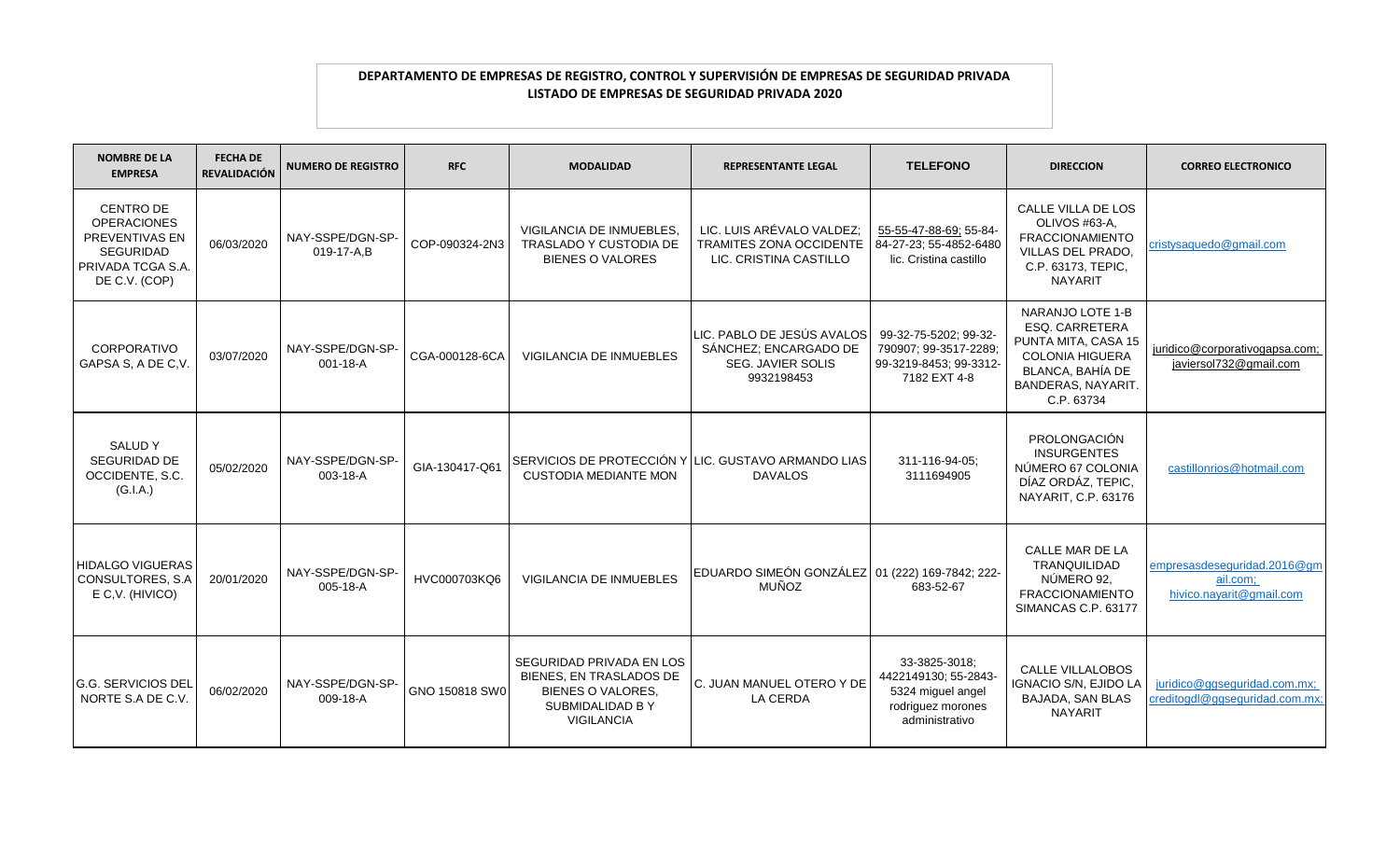| <b>NOMBRE DE LA</b><br><b>EMPRESA</b>                                                                | <b>FECHA DE</b><br><b>REVALIDACIÓN</b> | <b>NUMERO DE REGISTRO</b>              | <b>RFC</b>     | <b>MODALIDAD</b>                                                                                                                                                                     | <b>REPRESENTANTE LEGAL</b>                | <b>TELEFONO</b>                                                                                                              | <b>DIRECCION</b>                                                                                                           | <b>CORREO ELECTRONICO</b>                                                            |
|------------------------------------------------------------------------------------------------------|----------------------------------------|----------------------------------------|----------------|--------------------------------------------------------------------------------------------------------------------------------------------------------------------------------------|-------------------------------------------|------------------------------------------------------------------------------------------------------------------------------|----------------------------------------------------------------------------------------------------------------------------|--------------------------------------------------------------------------------------|
| <b>SERVICIOS</b><br><b>ESPECIALIZADOS</b><br>DE INVESTIGACIÓN<br>Y CUSTODIA, S.A DE<br>C.V. (SEICSA) | 05/02/2020                             | NAY-SSPE/DGN-SP-<br>011-18-A.C.F       | SEI 050317 QB7 | <b>VIGILANCIA DE INMUEBLES</b>                                                                                                                                                       | <b>RUBEN RESENDIZ ROJAS</b>               | 55-5511-7193;<br>3111990327; 55-5511-<br>7149; BRISEYLA<br>ZAMBRANO 81-2044-<br>5391                                         | CALLE RIO LERMA #28-<br>A. COLONIA LAGOS DE<br>AZTLAN, CP. 63107,<br>TEPIC, NAYARIT                                        | habacuc.diaz@seicsa.net;<br>adiza_bc@hotmail.com                                     |
| NOÉ MUNGUÍA<br><b>PATRICIO</b><br>(EMPRESA DE<br><b>SEGURIDAD</b><br>PRIVADA<br>ESTRATEGICA)         | 22/01/2020                             | NAY-SSPE/DGN-SP-<br>002-19-A,F         | MUPN710222IY9  | VIGILANCIA DE INMUEBLES y<br><b>CUALQUIER ACTIVIDAD</b><br>DISTINTA A LAS ANTERIORES,<br>RELACIONADA Y VINCULADA<br>DIRECTAMENTE CON LOS<br><b>SERVICIOS DE SEGURIDAD</b><br>PRIVADA | NOÉ MUNGUÍA PATRICIO                      | 325-105-53-07<br>(IGNACIO LARA<br>BARTOLO); 311-200-04-<br>98: 311-298-30-24                                                 | <b>PROLONGACION</b><br>DURANGO #400,<br><b>COLONIA FRAY</b><br><b>JUNIPERO SERRA,</b><br>TEPIC, NAYARIT.                   | munguia710222@hotmail.com                                                            |
| SISTEMAS DE<br><b>EXCELENCIA Y</b><br>LOGÍSTICA S.A. DE<br>C.V. (SELOSA)                             | 14/02/2020                             | NAY-SSPE/DGN-SP-<br>003-19-A           | SEL100114TI9   | <b>VIGILANCIA DE INMUEBLES</b>                                                                                                                                                       | LIC. SHERLYN MONSERRAT<br>RAMIREZ MORALES | 81-1792-05-04; 311-20-<br>005-52 Y 456-39-28,<br><b>JUAN MANUEL VALEZ</b><br><b>BRISEÑO</b><br>SUPERVISOR;                   | <b>CALLE CUAUHTEMOC</b><br>#27. COLONIA LOMAS<br>DE CORTES, CP. 63059,<br>TEPIC, NAYARIT                                   | juridico@locsa.com.mx;<br>sherlynrmz 93@hotmail.com:<br>permiso@locsa.com.mx         |
| <b>SEGURIDAD</b><br>PRIVADA GINTHER<br>DE OCCIDENTE S.<br>DE R.L. DE C.V.                            | 02/03/2020                             | NAY-SSPE/DGN-SP-<br>005-19-A           | SPG0905078B1   | <b>VIGILANCIA DE INMUEBLES</b>                                                                                                                                                       | LIC. RAUL MANUEL LUGO<br><b>GRAJEDA</b>   | 614-120-6942: 614-217-<br>4623; 331-720-7051 LIC.<br><b>LUZ ANGELICA</b><br>APODERADA LEGAL                                  | <b>CALLE MINA</b><br>VALENCIANA #87, ESQ.<br>MINA DE CANANEA,<br><b>FRACC MINAS XALLI.</b><br>C.P. 63780, XALISCO,<br>NAY. | permisos_armados@secorp.mx;<br>secorp_rh@hotmail.com                                 |
| ALAS DE<br><b>SEGURIDAD</b><br>PRIVADA, S.A. DE<br>C.V.                                              | 20/02/2020                             | NAY-SSPC/DGN-SP-<br>006-19-A,B,C,D,E,F | ASP9601193A1   | VIGILANCIA DE INMUEBLES,<br><b>TRASLADO Y CUSTODIA DE</b><br><b>BIENES O VALORES.</b><br>TRASLADO Y PROTECCIÓN DE<br>PERSONAS, ETC.                                                  | C. JOSE ANTONIO VELAZCO<br><b>MORALES</b> | 55-3874-0259/62; 55-<br>5751-9788; 311-139-21-<br>80 supervisor Daniel.55-<br>3364-6656 lic. Sandra<br>nuñez apoderada legal | <b>ESTEBAN BACA</b><br>CALDERON No. 38.<br><b>COLONIA MORELOS.</b><br>C.P. 63160, TEPIC,<br>NAYARIT.                       | alasdeseguridad@prodigy.net.mx<br>; n.sandragstm@gmail.com;<br>snlazulazul@gmail.com |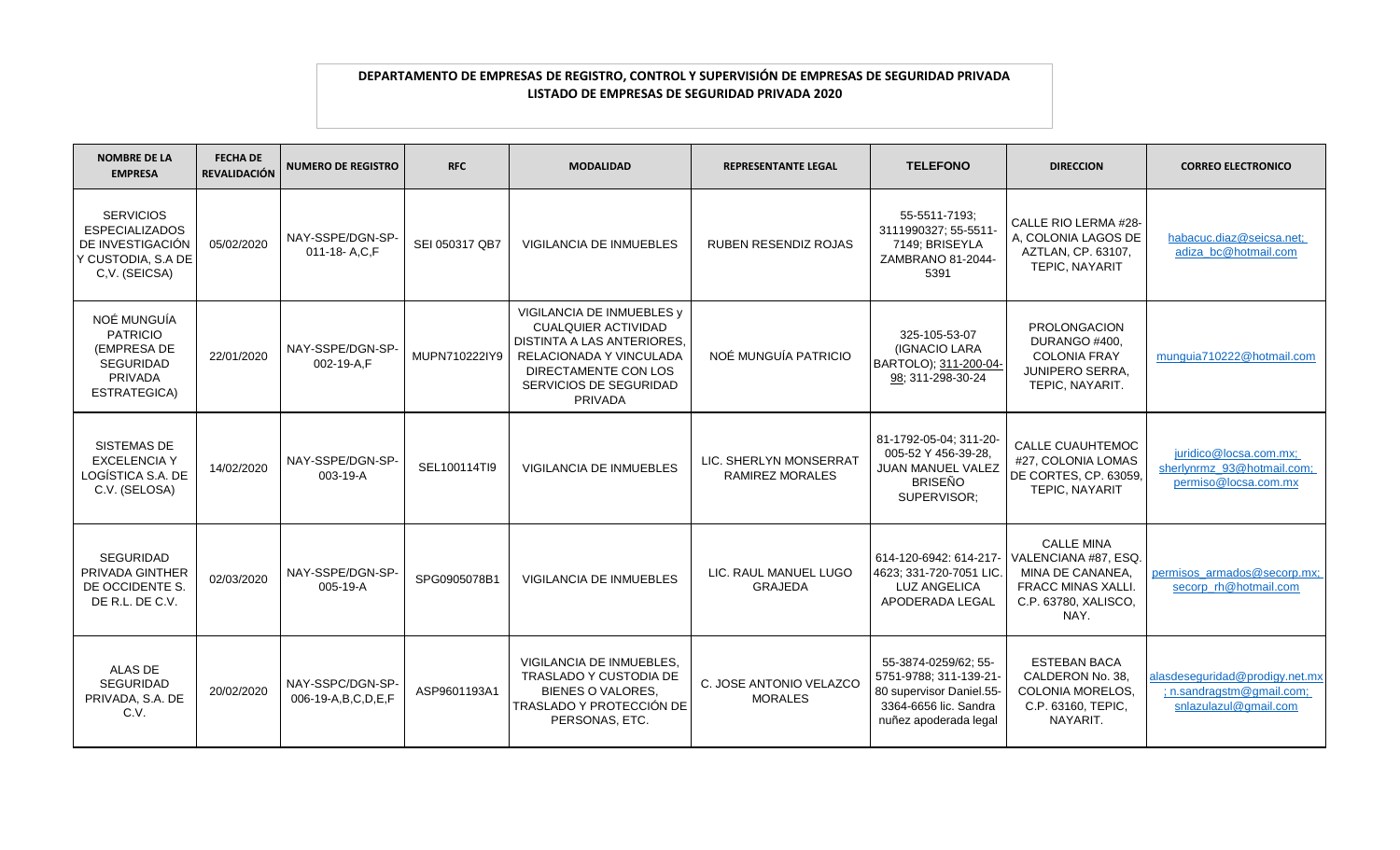| <b>NOMBRE DE LA</b><br><b>EMPRESA</b>                              | <b>FECHA DE</b><br><b>REVALIDACIÓN</b> | <b>NUMERO DE REGISTRO</b>                | <b>RFC</b>    | <b>MODALIDAD</b>                                                                                                                                                                                                                                          | <b>REPRESENTANTE LEGAL</b>             | <b>TELEFONO</b>                                                                                         | <b>DIRECCION</b>                                                                                                                               | <b>CORREO ELECTRONICO</b>                                           |
|--------------------------------------------------------------------|----------------------------------------|------------------------------------------|---------------|-----------------------------------------------------------------------------------------------------------------------------------------------------------------------------------------------------------------------------------------------------------|----------------------------------------|---------------------------------------------------------------------------------------------------------|------------------------------------------------------------------------------------------------------------------------------------------------|---------------------------------------------------------------------|
| <b>DAGALVI</b><br>COMPAÑIAS S.A. DE<br>C.V.                        | 31/03/2020                             | NAY-SSPC/DGN-SP-<br>007-19-A, B, C, E, F | DCO08070769A  | VIGILANCIA DE INMUEBLES,<br><b>TRASLADO Y CUSTODIA DE</b><br><b>BIENES O VALORES.</b><br>TRASLADO Y PROTECCIÓN DE<br>PERSONAS.<br><b>ESTABLECIMIENTO Y</b><br>OPERACIÓN DE SISTEMAS Y<br>EQUIPOS DE SEGURIDAD Y<br><b>CUALQUIER ACTIVIDAD</b><br>DISTINTA | JUAN JESÚS VIDRIO GALVÁN               | 01-33-2712-5639; 33-<br>3814-3570:33-36-62-16-<br>39: 311-910-34-98<br>KARLA ESPINOZA; 311-<br>688-2095 | CALLE ACACIA #16.<br>C.P. 63138, TEPIC,<br><b>NAYARIT</b>                                                                                      | COLONIA VERSALLES, avier.orozco@seguridadkhan.co<br>$\underline{m}$ |
| <b>CESARIA CASTILLO</b><br><b>BARRIO</b>                           | 06/02/2020                             | NAY-SSPC/DGN-SP-<br>008-19-A.B           | CABC721126IN5 | <b>VIGILANCIA DE INMUEBLES Y</b><br>TRASLADO Y CUSTODIA DE<br><b>BIENES O VALORES</b>                                                                                                                                                                     | CESARIA CASTILLO BARRIO                | 311-106-5271; 55-2713-<br>7237                                                                          | <b>CALLE GUERRERO #88-</b><br>A, COLONIA RAMOS<br>MILLAN, ENTRE<br><b>PROLONGACION</b><br>XALISCO Y V.<br>CARRANZA, XALISCO,<br><b>NAYARIT</b> | seg.privada2019@hotmail.com                                         |
| CORPORATIVO DE<br><b>SEGURIDAD</b><br>PRIVADA YOAB S.A.<br>DE C.V. | 30/01/2020                             | NAY-SSPC/DGN-SP-<br>001-20-A,B,C,D,E,F   | CSP191008QJ9  | VIGILANCIA DE INMUEBLES.<br><b>TRASLADO Y CUSTODIA DE</b><br><b>BIENES O VALORES.</b><br>TRASLADO Y PROTECCIÓN DE<br>PERSONAS, ETC.                                                                                                                       | ALMA DELIA BELTRAN<br><b>GUTIERREZ</b> | 311-688-3545; 311-910-<br>74-11: 311-456-24-31                                                          | CALLE OJO DE AGUA<br>TEPIC, NAYARIT, C.P.<br>63167                                                                                             | #24, COLONIA PEÑITA, almadeliabeltrangutierrez@gmail.<br>com        |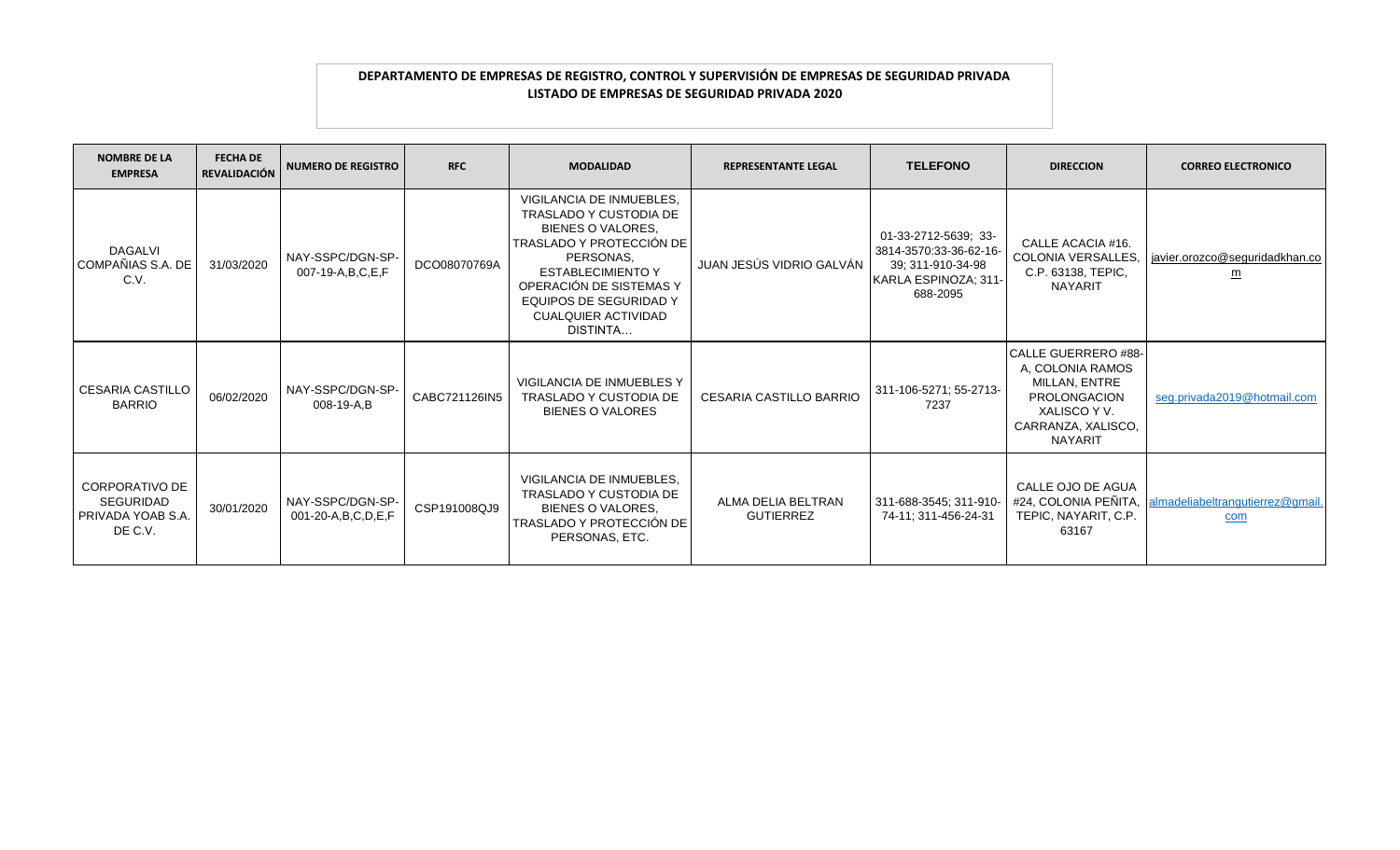| <b>NOMBRE DE LA</b><br><b>EMPRESA</b>                                                     | <b>FECHA DE</b><br><b>REVALIDACIÓN</b> | <b>NUMERO DE REGISTRO</b>                   | <b>RFC</b>   | <b>MODALIDAD</b>                                                                                                                                                                                                                                                                                                                                                                                                                                                       | <b>REPRESENTANTE LEGAL</b>             | <b>TELEFONO</b>                  | <b>DIRECCION</b>                                                                                                                                              | <b>CORREO ELECTRONICO</b> |
|-------------------------------------------------------------------------------------------|----------------------------------------|---------------------------------------------|--------------|------------------------------------------------------------------------------------------------------------------------------------------------------------------------------------------------------------------------------------------------------------------------------------------------------------------------------------------------------------------------------------------------------------------------------------------------------------------------|----------------------------------------|----------------------------------|---------------------------------------------------------------------------------------------------------------------------------------------------------------|---------------------------|
| <b>GRUPO BARRZE</b><br><b>SEGURIDAD</b><br>PRIVADA DE<br>OCCIDENTE, S. DE<br>R.L. DE C.V. | 02/03/2020                             | NAY-SSPC/DGN-SP-<br>002-20-A, B, C, D, E, F | GBS171115M60 | VIGILANCIA DE INMUEBLES;<br><b>TRASLADO Y CUSTODIA DE</b><br><b>BIENES O VALORES:</b><br>TRASLADO Y PROTECCIÓN DE<br>PERSONAS; LOCALIZACIÓN E<br><b>INFORMACIÓN SOBRE</b><br>PERSONAS FÍSICAS O<br><b>MORALES Y BIENES:</b><br><b>ESTABLECIMIENTO Y</b><br>OPERACIÓN DE SISTEMAS Y<br><b>EQUIPOS DE SEGURIDAD:</b><br><b>CUALQUIER ACTIVIDAD</b><br>DISTINTA A LAS ANTERIORES,<br>RELACIONADA Y VINCULADA<br>DIRECTAMENTE CON LOS<br>SERVICIOS DE SEGURIDAD<br>PRIVADA | C. MICHEL JEAN ÁVILA<br><b>HACKETT</b> | 311-353-97-72; 311-216-<br>20-53 | <b>CALLE AHUACATE #8</b><br><b>BIS. ENTRE CALLE</b><br><b>ROSA Y CALLE</b><br>MIRADOR, COLONIA<br>RINCON DE SAN JUAN,<br>C.P. 63138, TEPIC,<br><b>NAYARIT</b> | michelejean45@gmail.com   |
| PLUS VLTRA DE<br><b>SEGURIDAD</b><br>PRIVADA, S.A. DE<br>C.V.                             | 02/03/2020                             | NAY-SSPC/DGN-SP-<br>003-20-A, D, E, F       | PVS1403052l6 | <b>VIGILANCIA DE INMUEBLES:</b><br><b>LOCALIZACION E</b><br><b>INFORMACIÓN SOBRE</b><br>PERSONAS FISICAS O<br><b>MORALES Y BIENES;</b><br><b>ESTABLECIMIENTO Y</b><br>OPERACIÓN DE SISTEMAS Y<br><b>EQUIPOS DE SEGURIDAD;</b><br><b>CUALQUIER ACTIVIDAD</b><br>DISTINTA A LAS ANERIORES<br>RELACIONADA Y VINCULADA<br>DIRECTAMENTE CON LOS<br>SERVICIOS DE SEGURIDAD<br>PRIVADA.                                                                                       | C. MIQUEA GIL LEÓN                     | 333-368-2679                     | CALLE MIÑON #12,<br>COLONIA CENTRO, C.P.<br>63000, TEPIC, NAYARIT                                                                                             | plus.vltra@outlook.com    |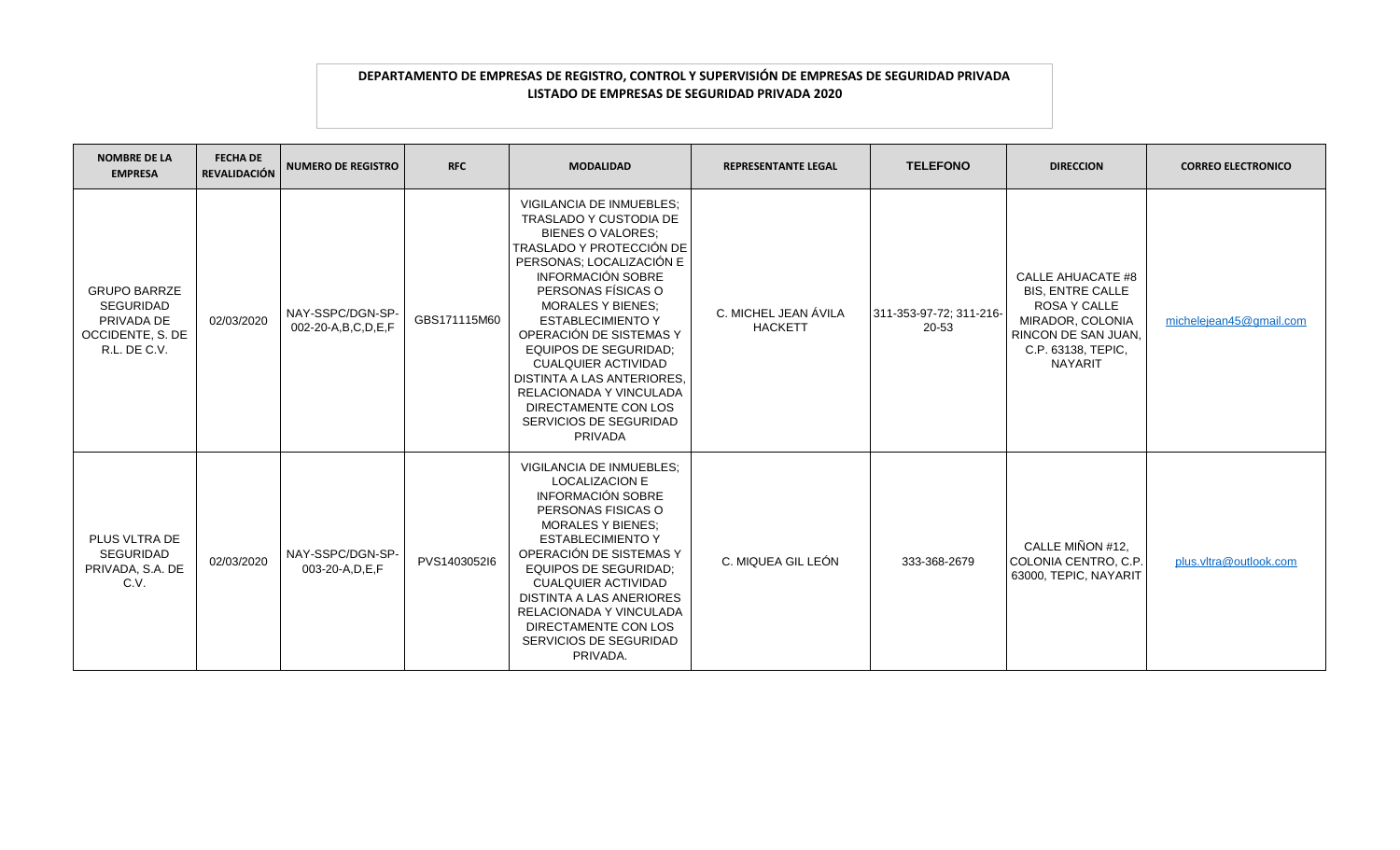| <b>NOMBRE DE LA</b><br><b>EMPRESA</b>                                                                             | <b>FECHA DE</b><br><b>REVALIDACIÓN</b> | <b>NUMERO DE REGISTRO</b>         | <b>RFC</b>    | <b>MODALIDAD</b>                                                                                                                                                                                                                                                          | <b>REPRESENTANTE LEGAL</b>        | <b>TELEFONO</b>                                                      | <b>DIRECCION</b>                                                                                                                                                      | <b>CORREO ELECTRONICO</b>     |
|-------------------------------------------------------------------------------------------------------------------|----------------------------------------|-----------------------------------|---------------|---------------------------------------------------------------------------------------------------------------------------------------------------------------------------------------------------------------------------------------------------------------------------|-----------------------------------|----------------------------------------------------------------------|-----------------------------------------------------------------------------------------------------------------------------------------------------------------------|-------------------------------|
| <b>SERVICIOS</b><br><b>INDUSTRIALES E</b><br><b>INSTITUCIONALES,</b><br>S.A. DE C.V.<br>(CUSTODIA<br>CORPORATIVA) | 03/03/2020                             | NAY-SSPC/DGN-SP-<br>004-20-A,E,F  | SII941007610  | VIGILANCIA DE INMUEBLES;<br><b>ESTABLECIMIENTO Y</b><br>OPERACIÓN DE SISTEMAS Y<br><b>EQUIPOS DE SEURIDAD,</b><br><b>CUALQUIER ACTIVIDAD</b><br><b>DISTINTA A LAS ANTERIORES.</b><br>RELACIONADA Y VINCULADA<br>DIRECTAMENTE CON LOS<br>SERVICIOS DE SEGURIDAD<br>PRIVADA | C.P. ABELARDO PÉREZ<br>VÁZQUEZ    | 961-614-3003; 311-136-<br>74-40 SUPERVISOR                           | CALLE CEBORUCO #49.<br><b>COLONIA VOLCANES</b><br><b>ESQ. CON PARICUTIN.</b><br><b>COLONIA PALOMAS</b><br>CP.P 63195, PANTANAL,<br>MPIO DE XALISCO,<br><b>NAYARIT</b> | siisa.operaciones@hotmail.com |
| <b>ALICIA JIMENEZ</b><br><b>DELGADO</b><br>(SEGURIDAD<br>PRIVADA CONDOR)                                          | 05/03/2020                             | NAY-SSPC/DGN-SP-<br>005-20-A      | JIDA4901243S0 | <b>VIGILANCIA DE INMUEBLES</b>                                                                                                                                                                                                                                            | C. ALICIA JIMÉNEZ DELGADO         | 311-343-59-95<br><b>RICARDO SANCHEZ</b><br><b>JIMENEZ SUPERVISOR</b> | <b>CALLE CUAUHTEMOC</b><br>NÚMERO 72, COLONIA<br>MENCHACA, C.P. 63150,<br>TEPIC, NAYARIT                                                                              | condorseguridadp@gmail.com    |
| <b>ESPECIALISTAS EN</b><br>SEGURIDAD<br>PRIVADA<br><b>COMERCIAL Y</b><br>HÁBITAT, S.A. DE<br>C.V.                 | 28/04/2020                             | NAY-SSPC/DGN-SP-<br>006-20-A      | ESP1004297A5  | <b>VIGILANCIA DE INMUEBLES</b>                                                                                                                                                                                                                                            | LIC. CESAR RICARDO OCHOA<br>ORTÍZ | 33-3120-9154                                                         | CHURUBUSCO #157,<br>COL. AMADO NERVO.<br>C.P. 63010, TEPIC,<br><b>NAYARIT</b>                                                                                         | castillonrios@gmail.com       |
| <b>IVAN DE LA ROSA</b><br>DE LEON<br>(PROEMSA.MX<br>SEGURIDAD<br>PRIVADA)                                         | 18/06/2020                             | NAY-SSPC/DGN-SP-<br>007-20-A,C,E. |               | <b>VIGILANCIA DE INMUEBLES:</b><br><b>TRASLADO Y PROTECCION DE</b><br>ROLI001119RS5 PERSONA; ESTABLECIMIENTO<br>Y OPERACIÓN DE SISTEMAS Y<br><b>EQUIPOS DE SEGURIDAD</b>                                                                                                  | <b>IVAN DE LA ROSA DE LEON</b>    | 322-170-08-96; 322-297- AVENIDA PALMA REAL<br>24-81                  | <b>CALLE BARRA DE</b><br>IXTAPA #270-B,<br>CERRADA, C.P. 63732,<br><b>SAN VICENTE, BAHIA</b><br><b>DE BANDERAS NAY.</b>                                               | ivan.proemsa@gmail.com        |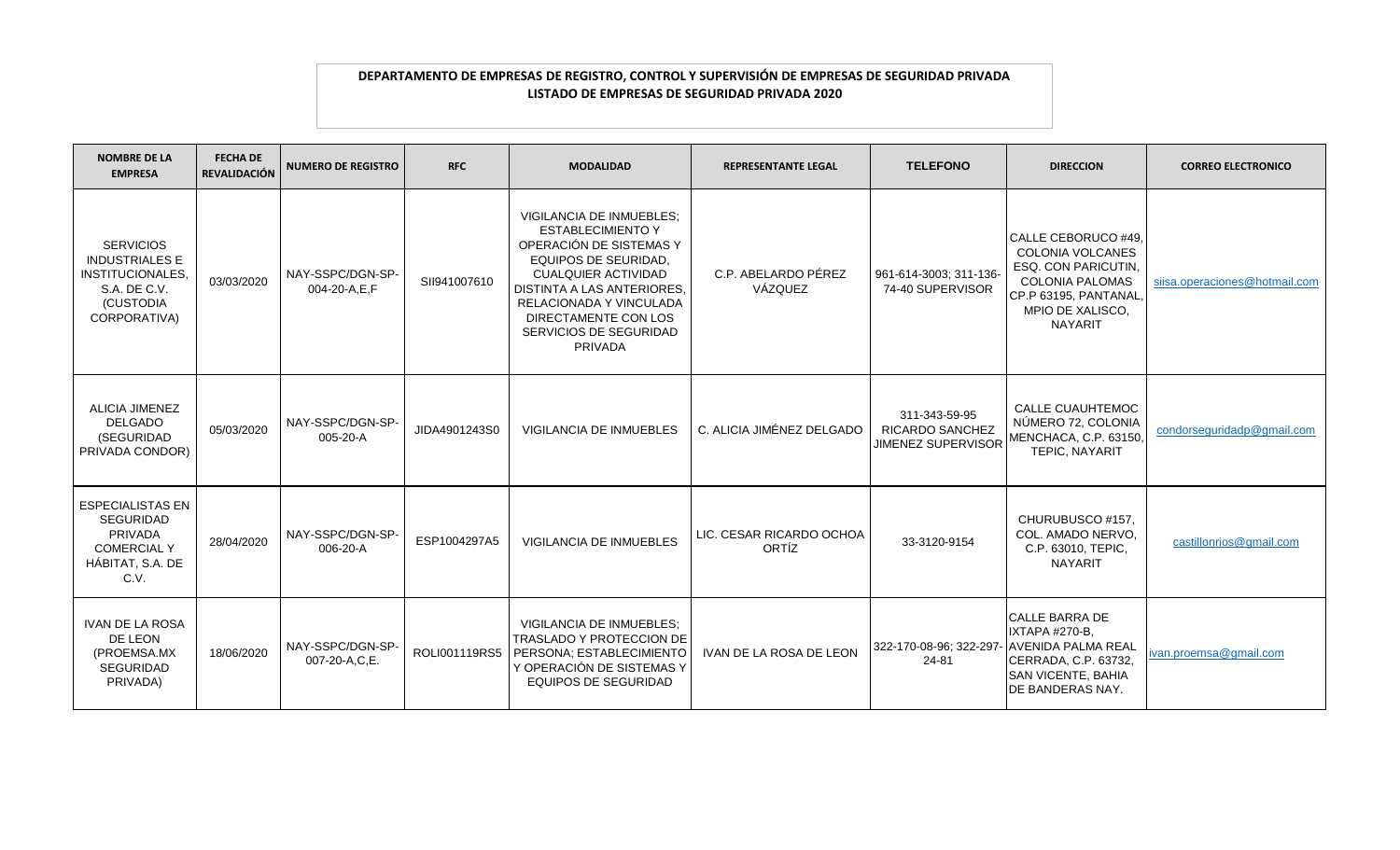| <b>NOMBRE DE LA</b><br><b>EMPRESA</b>                                                                                                       | <b>FECHA DE</b><br><b>REVALIDACIÓN</b> | <b>NUMERO DE REGISTRO</b>                    | <b>RFC</b>    | <b>MODALIDAD</b>                                                                                                                                                                                                                                                                                                                                                            | <b>REPRESENTANTE LEGAL</b>                    | <b>TELEFONO</b>                                                                           | <b>DIRECCION</b>                                                                                                         | <b>CORREO ELECTRONICO</b>                                                       |
|---------------------------------------------------------------------------------------------------------------------------------------------|----------------------------------------|----------------------------------------------|---------------|-----------------------------------------------------------------------------------------------------------------------------------------------------------------------------------------------------------------------------------------------------------------------------------------------------------------------------------------------------------------------------|-----------------------------------------------|-------------------------------------------------------------------------------------------|--------------------------------------------------------------------------------------------------------------------------|---------------------------------------------------------------------------------|
| MIGUEL ALEJANDRO<br>ARELLANO LARA                                                                                                           | 03/07/2020                             | NAY-SSPC/DGN-SP-<br>008-20-A, B, C, D, E, F. | AELM9106216I4 | <b>VIGILANCIA DE INMUEBLES:</b><br><b>TRASLADO Y CUSODIA DE</b><br>BIENES O SOBRE PERSONAS<br><b>FISICAS O MORALES Y</b><br><b>BIENES: ESTABLECIMIENO Y</b><br>OPERACIÓN DE SISTEMAS<br><b>EQUIPOS DE SEGURIDAD;</b><br><b>CUALQUIER ORA ACTIVIDAD</b><br>DISTINTA A LAS ANERIORES,<br>ELACIONADA Y VINCULADA<br>DIRECTAMENTE CON LOS<br>SERVICIOS DE SEGURIDAD<br>PRIVADA. | MIGUEL ALEJANDRO<br>ARELLANO LARA             | 322-222-20-53                                                                             | <b>CALLE LAZARO</b><br>CARDENAS No.222<br>COL. EL CAMPO<br><b>MEZCALES NAYARIT.</b>                                      | aarellanor@texnocom.com.mx:<br>teknocom@gmail.com;<br>gema.teknocom@hotmail.com |
| <b>PROFESIONALES EN</b><br><b>VIGILANCIA Y</b><br>SEGURIDAD<br>PRIVADA, S.A. DE<br>C.V.                                                     | 04/08/2020                             | NAY-SSPC/DGN-SP-<br>009-20-A,B,F             | PVS951016L81  | VIGILANCIA DE INMUEBLES,<br>TRASLADO Y CUSTODIA DE<br>BIENES O VALORES.<br><b>CUALQUIER ACTIVIDAD</b><br>DISTINTA A LAS ANTERIORES,<br>RELACIONADA Y VINCULADA<br>DIRECTAMENTE CON LOS<br>SERVICIOS DE SEGURIDAD<br>PRIVADA.                                                                                                                                                | LIC. ERICK ECHEVARRIA<br><b>RIVERA</b>        | 55-4598-5965; 55-3709-<br>4984; 322-228-7260<br><b>KARINA TORRES</b><br><b>SECRETARIA</b> | CALLE SAN JUAN<br>BOSCO #830 D, FRACC.<br>SAN VICENTE, LA<br>MISION DEL VALLE, C.P.<br>63737, BAHIA DE<br>BANDERAS, NAY. | juridico@provisep.mx;<br>damkel.74@gmail.com                                    |
| <b>RODRIGO</b><br>SALVADOR MACIEL<br><b>CHAVEZ</b><br>(ULTRASEGURO,<br><b>SERVICIOS</b><br><b>PROFESIONALES DE</b><br>SEGURIDAD<br>PRIVADA) | 07/10/2020                             | NAY-SSPC/DGN-SP<br>$010 - 20 - A$            | MACR811006UE6 | <b>VIGILANCIA DE INMUEBLES</b>                                                                                                                                                                                                                                                                                                                                              | LIC. RODRIGO SALVADOR<br><b>MACIEL CHAVEZ</b> | 311-170-0550; 311-119-<br>76-67                                                           | <b>BOULEVARD TEPIC</b><br>XALISCO#17, COLONIA<br>LOS FRESNOS, C.P.<br>63190, TEPIC., NAYARIT                             | rodrigo_maciel@hotmail.com                                                      |
| <b>RAMON SERGIO</b><br>RODRIGUEZ OSUNA                                                                                                      | 07/10/2020                             | NAY-SSPC/DGN-SP-<br>$011 - 20 - A$           | ROOR790908LX2 | <b>VIGILANCIA DE INMUEBLES</b>                                                                                                                                                                                                                                                                                                                                              | LIC. RAMON SERGIO<br>RODRIGUEZ OSUNA          | 311-244-99-02: 311-909-<br>$20 - 05$                                                      | CALLE AMADO NERVO<br>#526-1 PTE, COLONIA<br>H. CASAS, C.P. 63080,<br>TEPIC, NAYARIT                                      | silver.seguridad.mayarit@gmail.c<br>om                                          |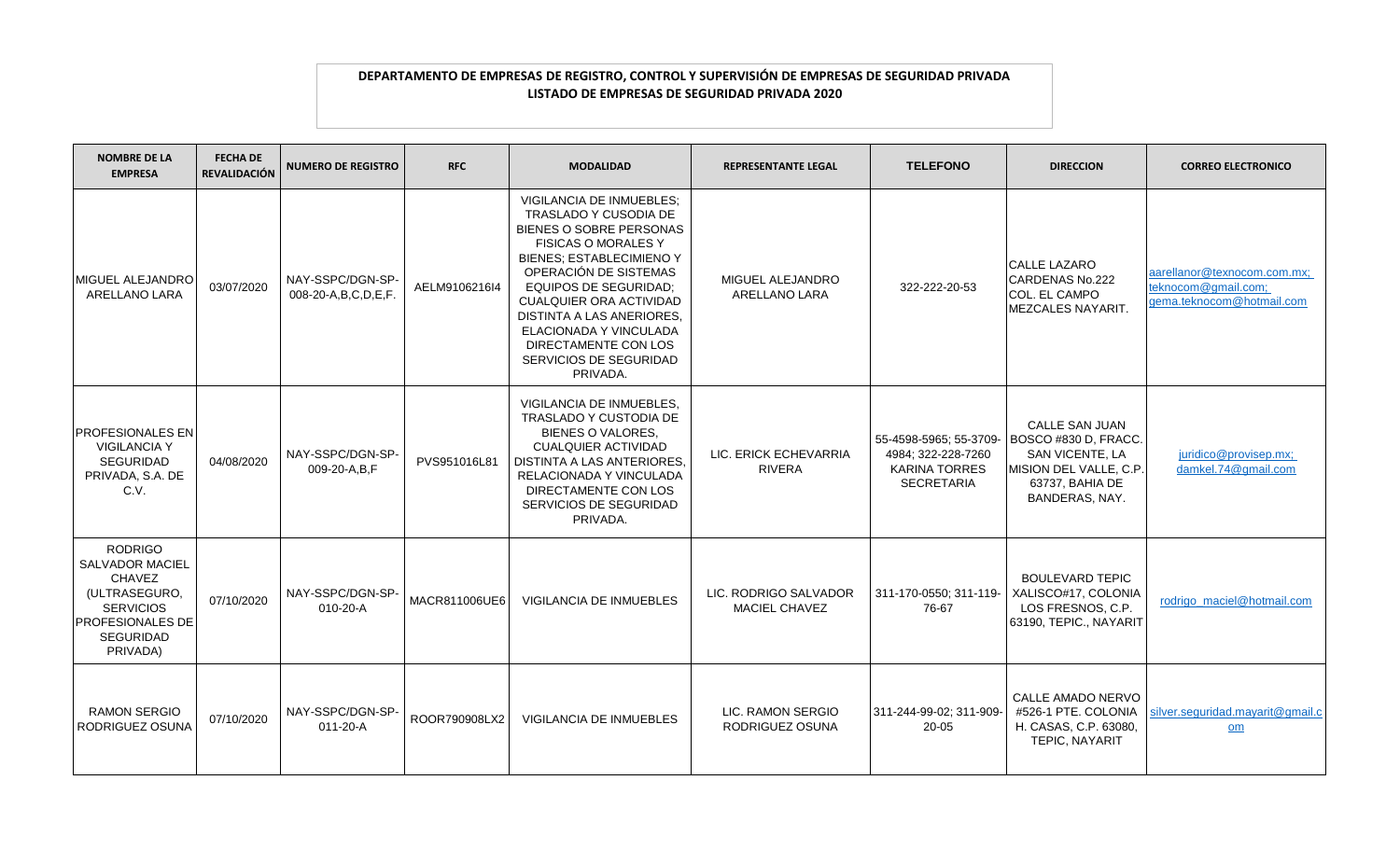| <b>NOMBRE DE LA</b><br><b>EMPRESA</b>                                        | <b>FECHA DE</b><br><b>REVALIDACIÓN</b> | NUMERO DE REGISTRO             | <b>RFC</b>    | <b>MODALIDAD</b>                                                                                  | <b>REPRESENTANTE LEGAL</b>                                       | <b>TELEFONO</b>                  | <b>DIRECCION</b>                                                                                               | <b>CORREO ELECTRONICO</b> |
|------------------------------------------------------------------------------|----------------------------------------|--------------------------------|---------------|---------------------------------------------------------------------------------------------------|------------------------------------------------------------------|----------------------------------|----------------------------------------------------------------------------------------------------------------|---------------------------|
| <b>FRANCISCO</b><br>CÁRDENAS DÍAZ<br>"SEGURIDAD<br><b>PRIVADA VIP.TEPIC"</b> | 23/11/2020                             | NAY-SSPC/DGN-SP-<br>012-20-A.E | CADF800513DR9 | VIGILANCIA DE INMUEBLES Y<br>ESTABLECIMIENTO Y<br>OPERACIÓN DE SISTEMAS Y<br>EQUIPOS DE SEGURIDAD | C. LUIS GILBERTO CÁRDENAS 311-256-55-56; 311-128-<br><b>DÍAZ</b> | 9988                             | jesus zavalza #13 colonia<br>puerta de la laguna,<br>Tepic, Nayarit                                            | seg.viptepic@gmail.com    |
| KKAF SEGURIDAD<br>PRIVADA, S.A. DE<br>C.V.                                   | 08/12/2020                             | NAY-SSPC/DGN-SP-<br>013-20-A   | KSP180530AX2  | <b>VIGILANCIA DE INMUEBLES</b>                                                                    | C. EDUARDO DAVID MOLINA<br><b>TORRES</b>                         | 5516590198/99; 614-397-<br>84-47 | <b>I CALLE MAGDALENA DE I</b><br>QUINO #14, COLONIA<br>LUIS DONALDO<br>COLOSIO, C.P. 63178,<br>TEPIC, NAYARIT. | Recepcion@kkafsp.com      |